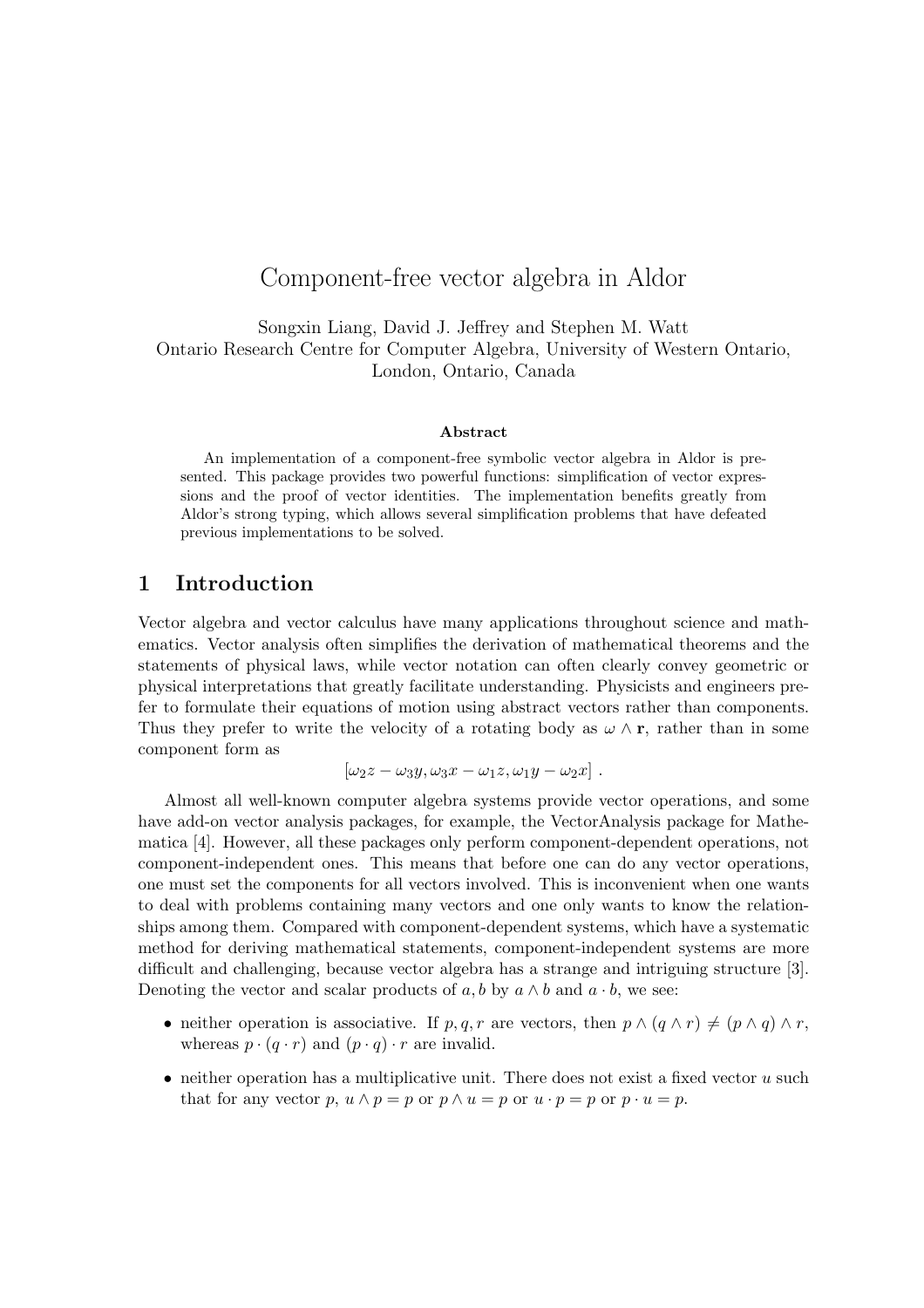- both admit zero divisors. For any vector p,  $p \wedge p = 0$ ; if q is a vector perpendicular to p, then  $p \cdot q = 0$ .
- the two operations are connected by the strange side relation  $p \wedge (q \wedge r) = (p \cdot r)q (p \cdot q)r$

Packages by Fiedler [2] and Stoutemyer [3] implement component-free vector operations. However, the emphasis of these packages is still on component-based operations, and only the package by Stoutemyer provides non-trivial simplification examples. Stoutemyer's package left simplification problems unsolved. When he tried to simplify the vector expression

$$
(a \wedge b) \wedge (b \wedge c) \cdot (c \wedge a) - (a \cdot (b \wedge c))^2
$$

which should simplify to zero, he only got

$$
a \cdot (a \cdot b \wedge c.b) \wedge c - (a \cdot b \wedge c)^2
$$
.

The reason was that although the scalar factor  $a \cdot b \wedge c$  could be factored out, revealing the expression to be zero, the built-in scalar-factoring-out mechanism could not recognize that  $a \cdot b \wedge c$  is a scalar despite its vector components.

Because of space limitations, this description of the program is necessarily brief, and omits most details. However, the source code for the program will be made available on the Aldor web site, from where it may be downloaded and inspected.

### 2 Mathematical strategy

In this section we describe the mathematical strategy of the package, while the next section describes the Aldor implementation. Simplification is achieved by defining a canonical form for a vector expression and transforming all input expressions into this form.

#### 2.1 Expression representation

A vector expression is a sum of terms, with each term being a product of scalar and vector. The scalar is further divided into scalars from the coefficient field and scalars formed because of a scalar product of vectors. A vector expression is represented as: Rep==List Term, and

Term==Record (coe:R, sca: List List String, vec:List String),

where coe, sca, vec are respectively the coefficient, scalar part and vector part of a term. For example, the term  $-2(a.b)(a \wedge b \cdot c)(c \wedge d)$  is represented as

$$
[-2, [[''a", "b"], ["a", "b", "c"]], [''c", "d"]].
$$

Note that the vector triple product  $(a \wedge b) \cdot c$  is an important scalar that is represented by the three-element bracket. Because of the equality  $(a \wedge b) \cdot c = a \cdot (b \wedge c)$ , the product can be represented as the triple ["a","b","c"].

In addition to the basic data structure, there is a set of ordering rules to two occurrences of the same term will be represented by the same list.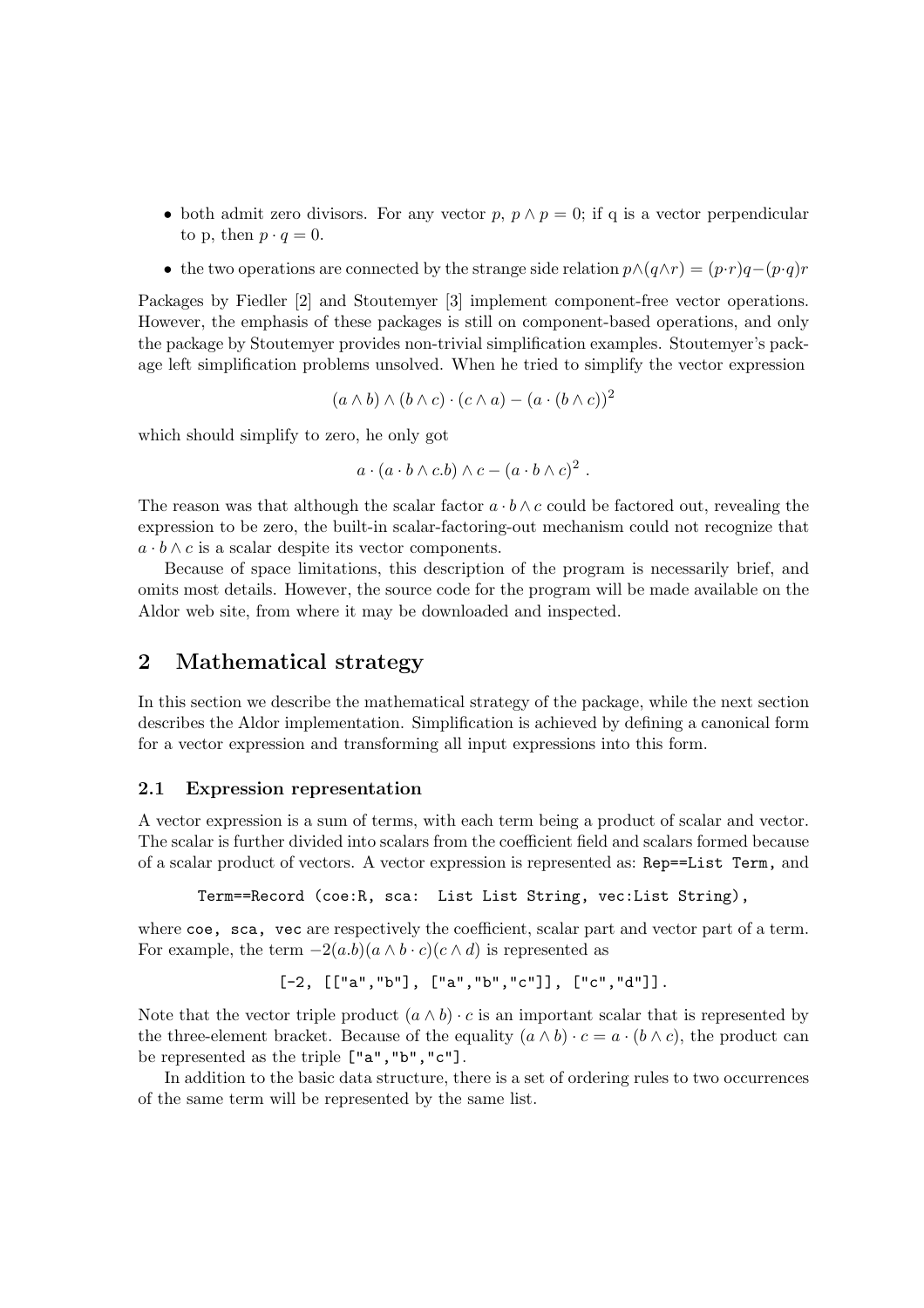### 2.2 Transformation rules

The transformation rules used to reduce expressions to canonical form are taken from standard textbooks. In the current version of the program, the basic rules are not all independent of each other. For example, the program applies separately the rule

$$
a \wedge a = 0 \ ,
$$

even though it can be deduced from the rule

$$
a \wedge b = -b \wedge a ,
$$

because setting  $b = a$  gives  $a \wedge a = -a \wedge a$ . Note that in physics books, the rule is proved by using the fact that the angle between parallel vectors is 0.

## 3 Implementation in Aldor

Aldor is a strongly typed, imperative programming language with a two-level object model of categories and domains [1]. Here we give an overview of a few of the top level constructs. We first define a vector space category as follows:

```
define VectorSpcCategory(R:Join(ArithmeticType, ExpressionType), n:MI==3):
Category==with
```

```
{
  *: (R, %) ->%;
  *: (\%, R)->%;
  +: (\frac{9}{6}, \frac{9}{6}) ->%;
  -: (\%, \%) ->%;
  -: %->%;
  =: (%,%)->Boolean;
  default
  {
     import from R;
     (x:\%) - (y:\%) : \%= = x + (-1) * y;(x:\%)*(r:R):\%==r*x;-(x:\%): %==(-1)*x;
  }
}.
```
Here, n is the dimension of the space. Based on VectorSpcCategory, we define the vector algebra category VectorAlgCategory as follows.

```
define VectorAlgCategory(R:Join(ArithmeticType, ExpressionType)):
Category== VectorSpcCategory(R) with
{
```